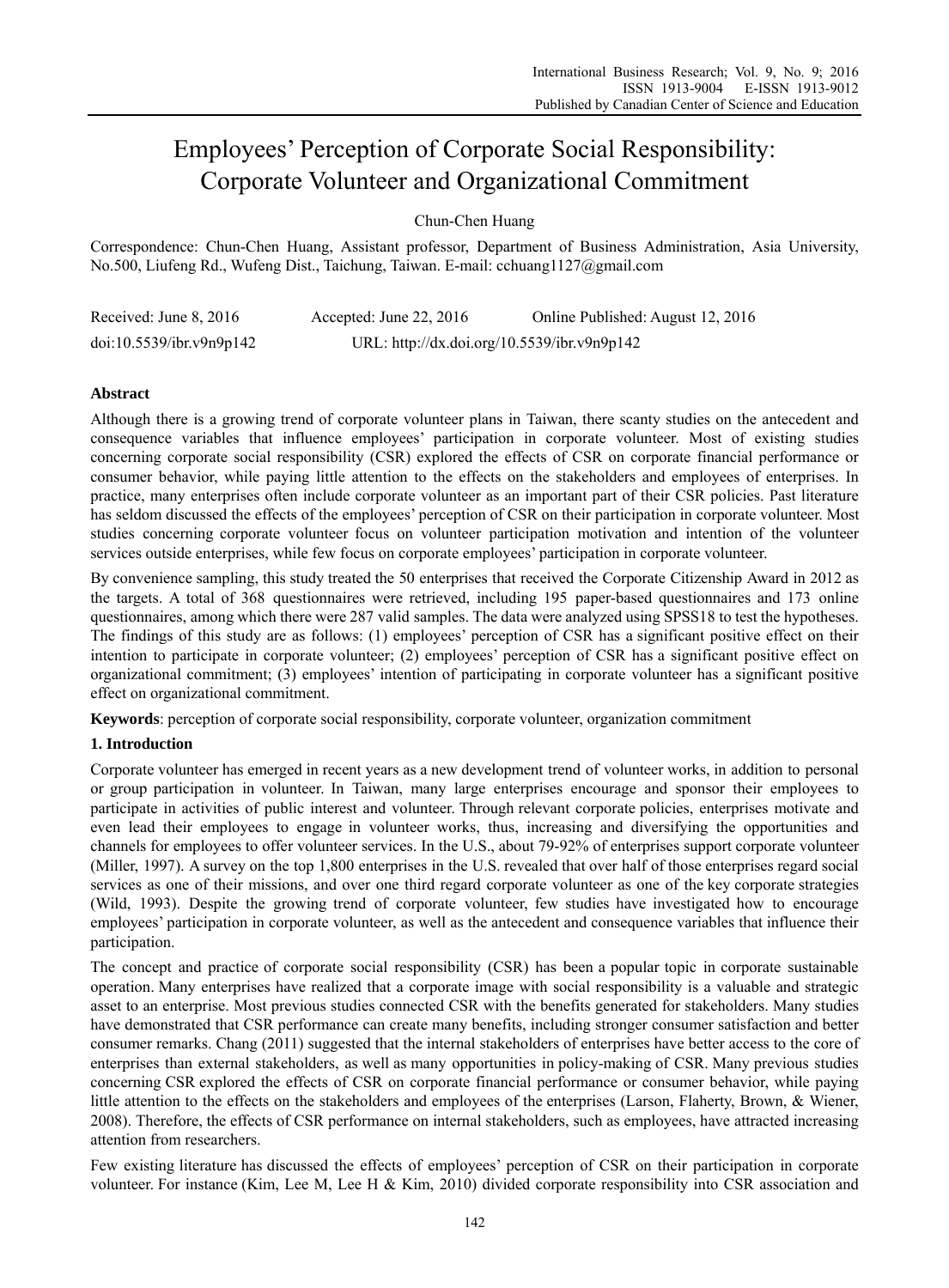CSR participation, where the latter involves the plans concerning employee participation in corporate volunteer. They discussed the effects of employees' CSR association and CSR participation on their perceived external prestige, organizational identification, and organizational commitment. Nonetheless, it did not elaborate on the effects of employees' CSR perception of their CSR participation. As many enterprises in Taiwan include CSR plans as the key policy for the implementation of CSR, this study believes that it is important to discuss the effects of employees' CSR perception of their intention to participate in corporate volunteer. Additionally, many studies have demonstrated that the corporate volunteer plans can improve employees' attitude towards work, and help enterprises recruit or retain excellent employees (Backhaus, Stone & Heiner, 2002; Wild, 1993). Hence, this study also aims to explore the effects of employees' CSR perceptions on their intention to participate in corporate volunteer, and whether such intention has effect on organizational commitment.

# **2. Theoretical Foundations and Hypotheses**

# *2.1 Corporate Social Responsibility (CSR)*

The concept of CSR, which originated in the 1950s, indicates that corporate performance is closely related to the public, and should be consistent with social values and expectations (Bowen, 1953). According to traditional views, an enterprise is shouldering its social responsibility if it maximizes its operational profits and provides inexpensive products. However, according to the socio-economic view, enterprises are like citizens, and their operations have effect on the economy, society, and the environment; hence, they should not focus solely on maximizing profits, but should shoulder more responsibility to reach a social balance (Davis, 1973; Friedman, 1970). For that reason, CSR is also called corporate citizenship, which covers a variety of issues, such as corporate moral, corporate governance, and green marketing. (Ferrell, Gonzalez-Padron, Hult & Maignan, 2010) argued that, enterprises must be responsible for internal and external stakeholders: where internal stakeholders include shareholders, the board of directors, operational teams, and employees; while external stakeholders include consumers, suppliers, access, partners, competitors, local communities, and interest groups.

Carroll (1979) defined CSR as the social expectations of an organization during a certain period, including economic responsibility, legal responsibility, ethical responsibility, and spontaneous (charitable) responsibility. Economic responsibility means that enterprises effectively utilize their resources, and offer products or services at a reasonable price. Maintaining fair and stable competition in the industry and satisfying the interests and demands of stakeholders is the fundamental responsibility of enterprises. Legal responsibility requires enterprises to obey rules and regulations, and is the minimum social requirement of corporate responsibility. Legal regulations are incorporated into operational strategies and governance, and are related to various duties, such as manufacturing, consumption, laborer safety, and environmental protection, in order to protect stakeholders from damages. Ethical responsibility refers to the core values and principles of enterprises, which must be consistent with social ethical norms, social expectations, and prohibitions, in order to safeguard the rights and interests of stakeholders and public interest. Spontaneous responsibility means that enterprises transcend economic, legal, and ethical norms, take initiative to reward society, improve overall life, support national policies, and create a harmonious society.

# *2.2 Corporate Volunteer*

Cihlar (2004) suggested that corporate volunteer is a planned managerial activity, where enterprises support and motivate employees to offer volunteer services with various resources, such as money, human resources, marketing, and public relations. Corporate volunteer can be carried out in many forms, such as offering paid holidays for volunteer services, so that employees can work in teams to assist social groups or participate in activities (Solomon, Ragland, Wilson & Plost, 1991). The common volunteer targets include education, health and social relief, environment, and services for adolescents and children (Solomon, Ragland, Wilson & Plost, 1991). Corporate volunteer can benefit many social groups, and many enterprises believe that it can contribute to their enterprises (Wild, 1993). Steel (1995) pointed out that corporate volunteer could lead to win-win outcomes among enterprises, employees, and social groups. From the perspective of the enterprise, corporate volunteer can bring enterprises various benefits that are beyond advertisement or marketing effects, such as improving the employees' skills related to work (Backhaus, Stone & Heiner, 2002; Caudron, 1994), enhancing their written and spoken communication, time management, coordination, teamwork, and budget planning (Wild, 1993). Hence, corporate volunteer is a form of public relation activity that features low cost and great benefit, as well as the side product of professional training for employees, and has positive effects on teamwork spirit and internal cohesion (Boateng, 2003). From the perspective of employees, the group services of corporate volunteer can enhance their moral awareness (Lewin, 1991), confidence (Pancer, Baetz & Rog, 2002), and willingness to share their values with organizations (Peterson, 2004b). For instance, employees can help disadvantageous groups to build websites, collect clothes and books for children in remote and impoverished areas, and plan tourism activities for community elderly. All of those experiences can enable participating employees to contribute their professionalism in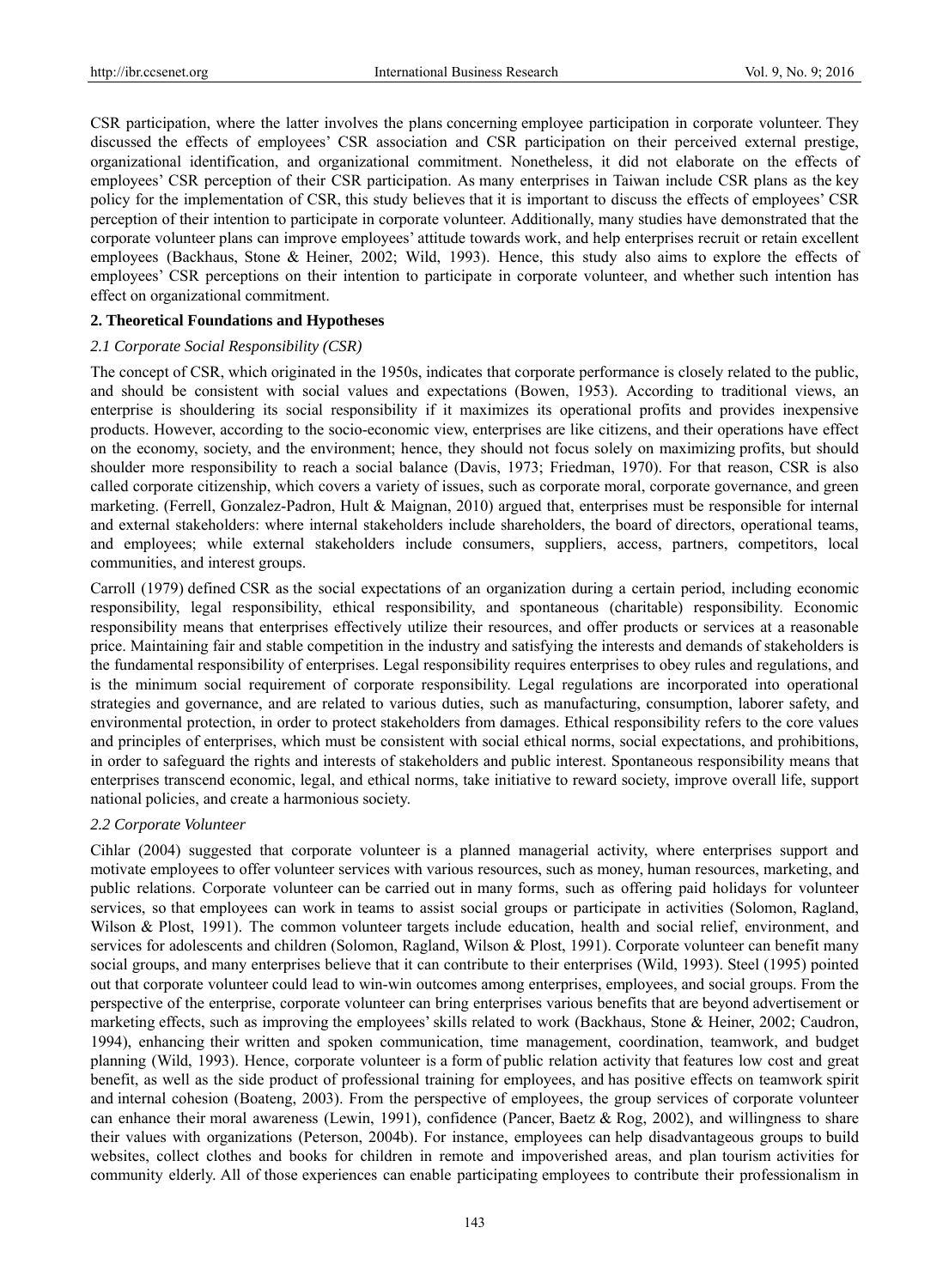the form of labor division, enrich personal professionalism and social experience, help them to establish confidence in work, sharpen their communication skills, and develop a more positive attitude towards life. Regarding the relationship between enterprises and society, corporate volunteer can be seen as a social marketing method of an enterprise. Corporate volunteer can improve the relationships among enterprises, social groups, and the government (Steel, 1995), and reduce public anger against or distrust in enterprises (Miller, 1997).

#### *2.3 Organizational Commitment*

Allen and Grisaffe (2001) pointed out that, most researchers agree that organizational commitment is the mental status of employees at work or within the organization, and indicates employees' intention to remain in the organization. Organizational commitment is defined as employees' emotional attachment to the organization, their interest in the organization, and their intention to be connected with the organization. Hunt, Wood and Chonko (1989) proposed that, employees who have strong commitment would accept the organization's objectives and values, and hope to remain as a part of the organization. Different researchers categorize organizational commitment in different ways, according to their research objectives. The categorization of organizational commitment is shown as follows: Porter, Steers, Mowday and Boulian (1974) classified organizational commitment into three types according to personal acceptance of the organization, personal willingness to remain in the organization, and the greater contribution to the organization: (1) value commitment: it means that employees believe in and accept the objectives and values of the organization; (2) retention commitment: it indicates that employees have a strong desire to remain a member of the organization; (3) effort commitment: it means that employees are willing to make more contributions to the organization. Stevens, Janice and Harrison (1978) divided organizational commitment into two types: (1) exchange commitment: the members of the organization would compare their endeavors to the reward they receive from the organization, in order to measure their degree of organizational commitment; (2) normative commitment: the members of the organization make contributions to the organization because they think they "should", and thus, hope that it follows the corporate norms. Meyer and Allen (1991) classified organizational commitment into three types: (1) affective commitment: it refers to personal emotional attachment to the organization; (2) normative commitment: the attachment to the organization is based on social norms, and employees believe that it is their responsibility to remain in the organization; (3) continuance commitment: the attachment to the organization is based on the cost employees must pay for leaving the organization, including pension, technical conversion, and the place of transformation, thus, they remain in the organization.

#### **3. Method**

#### *3.1 Research Structure and Hypothesis*

The public expectation on CSR has shifted beyond charitable activities of public interest to citizen-based participation of social inclusion. Therefore, many enterprises have made relevant policies to motivate or lead employees to participate in volunteer services, and strived to diversify employee's volunteer services through various methods. Although few studies have demonstrated the effects of employees' perceptions of CSR on their intention to participate in corporate volunteer, it is found that when employees are aware of enterprises' positive attitude towards CSR, they are more willing to practice the enterprises' missions and realize its objectives (Smidts, Pruyn, Th & Riel, 2001; Bartels, Pruyn, Jong & Joustra, 2007). Rupp, Ganapathi, Aguilera and Williams (2006) pointed out that employees' perception of CSR would influence their emotion, attitude, and behavior at work. Based on the above, this paper proposes the hypothesis as follows:

H1: The employees who have deeper perception of CSR have stronger intention to participate in corporate volunteer.

Kim et al. (2010) and Gilly and Wolfinbarger (1998) pointed out that the performance of enterprises in CSR affects employees' perceived external prestige. In other words, if employees learn from external stakeholders that their enterprises show CSR, they are more likely to be attracted to their enterprises' respectable characteristics and projected self-image (Lichtenstein, Drumwright & Braig, 2004). Moreover, many studies have found that the degree to which employees accept their organizations is determined by the degree to which their enterprises are praised. Nevertheless, organizational identification can strengthen employees' attachment to, and concern for, their organizations, and then develop their organizational commitment. Dutton, Dukerich and Harquail (1994) suggested that if employees believe that their enterprises have social value, they would feel proud to be a part of the enterprises. Based on the above, this paper proposes hypothesis 2:

H2: The employees who have deeper perception of CSR have stronger organizational commitment for their enterprises.

In most cases, organizational commitment is defined as employees' emotional attachment to an organization, their interest in the organization, and their intention of being connected with the organization. Hunt, Wood and Chonko (1989) suggested that, employees with strong commitment would accept the organization's objectives and values and hope to remain a part of the organization. Some literature has shown that, corporate volunteer can improve employees' attitude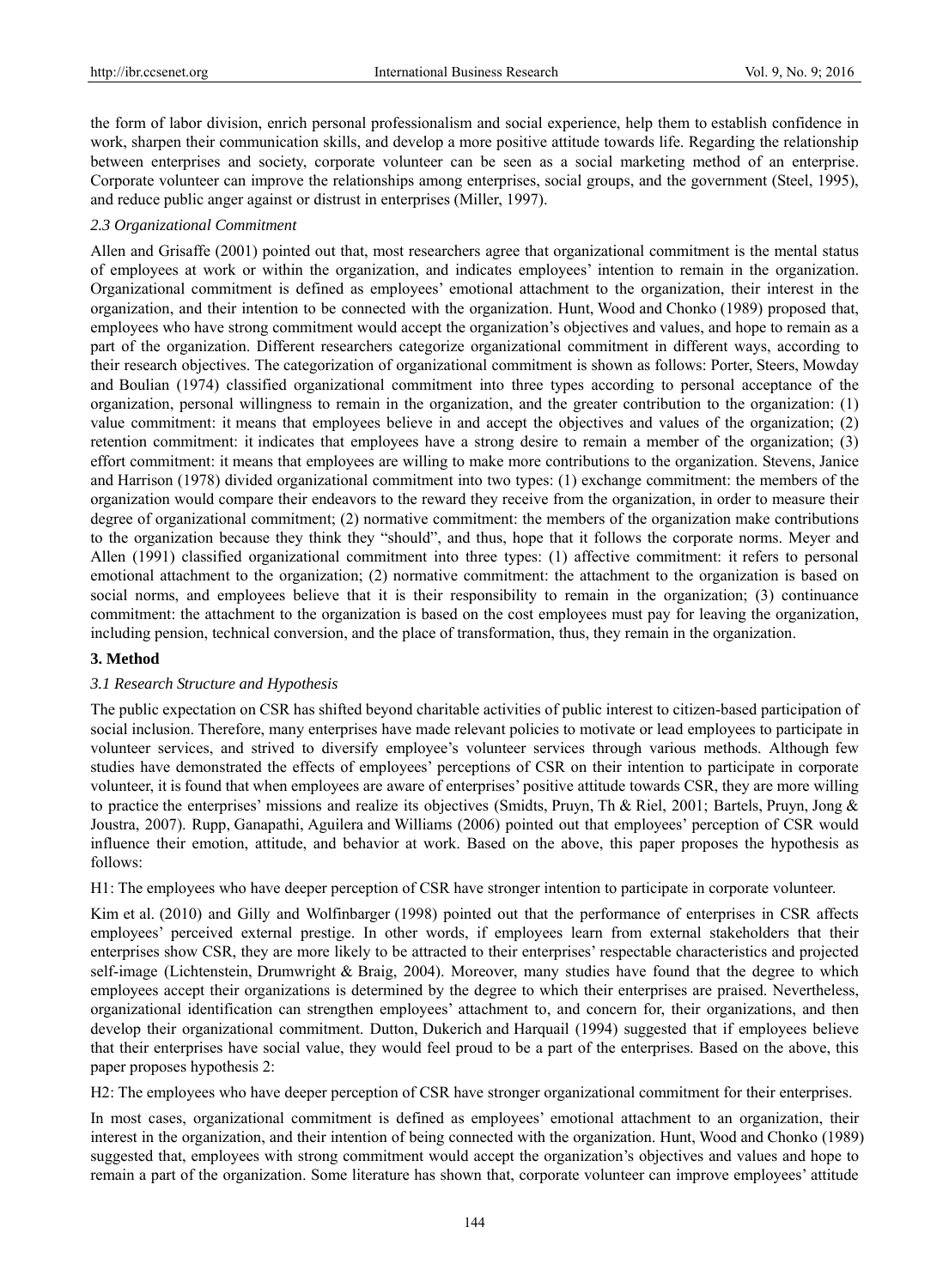regarding work, organizational commitment, and job satisfaction (Stebbins, 1989), and enhance their loyalty to the enterprise (Backhaus, Stone & Heiner, 2002; Carroll, 1990). Peterson (2004b) proposed that the organizational commitment of the employees who participate in volunteer is stronger than that of those who do not. Corporate volunteer can enhance employees' moral excellence and confidence, increase their intention of sharing value with the organization, satisfy their higher demands (Schwochau, Delaney, Jarley & Fiorito, 1997), and reinforce their acceptance of the organization. In addition, many studies have found that organizational identification would influence employees' psychological attachment to the organization, in turn, the organization generates commitment. Based on the above, this paper proposes hypothesis 3:

H3: The employees who have stronger intention to participate in corporate volunteer have stronger organizational commitment for enterprises.

Thus, based on the literature on the relationship among variables, this study developed the research framework in Figure 1.



Figure 1. Research Framework

## *3.2 Measurement of the Constructs*

The three variables of this research are measured using a five-point Likert scale, ranging from 1 (strongly disagree) to 5 (strongly agree). Regarding corporate responsibility perception, this study referred to Maignan and Ferrell (2000) and Carroll (1979) to develop 18 items for CSR classification. The scale features high reliability and validity. Peterson (2004a) also employed this scale to measure employees' CSR perception.

Wild (1993) mentioned that participation in corporate volunteer means that enterprises motivate employees to mobilize or participate in nonprofit organizations, and that employees offer their time and skills to participate in volunteer. Maclagan (1999) suggested that participation in corporate volunteer involves giving suggestions regarding the CSR policies. Therefore, participation in corporate volunteer can be regarded as participatory behavior (Kim et al., 2010). The measurement of the participation in corporate volunteer is based on the concept of Kim et al. (2010), the scale includes the following two items, with reliability of 0.78.

The organizational commitment scale is based on the three component model, as proposed by (Meyer & Allen, 1991), including affective commitment, continued commitment, and normative commitment. The organizational commitment scale, as developed by Meyer, Allen, and Smith (1993), was also adopted, and its overall reliability is 0.89. Many empirical studies have demonstrated that the organizational commitment scale, which is comprised of 14 items to measure employees' acceptance of their current job, has high reliability and validity.

## *3.3 Sample*

By convenience sampling, this study, this study treated 50 enterprises that won the Corporate Citizenship Award in 2012 as the targets. A total of 368 questionnaires were retrieved, including 195 paper-based questionnaires and 173 online questionnaires. After eliminating 81 invalid samples, there were 287 valid samples, with a valid return rate of 77.99%.

Among the samples, there are 47.0% male respondents and 53.0% female respondents, mostly have university education (48.4%), followed by master's degree (20.9%), under the age of 40 years old (58.9%), have 1 to 5 years of volunteer experience (62.4%), and spend 10 hours or less on corporate volunteer within the past 3 months (79.4%).

## *3.4 Reliability of Research Constructs*

In this study, principle components analysis was adopted to extract the factors, and Varimax was used for the orthogonal rotation to extract the factors with eigenvalues higher than 1 and absolute value of factor loading higher than 0.6. After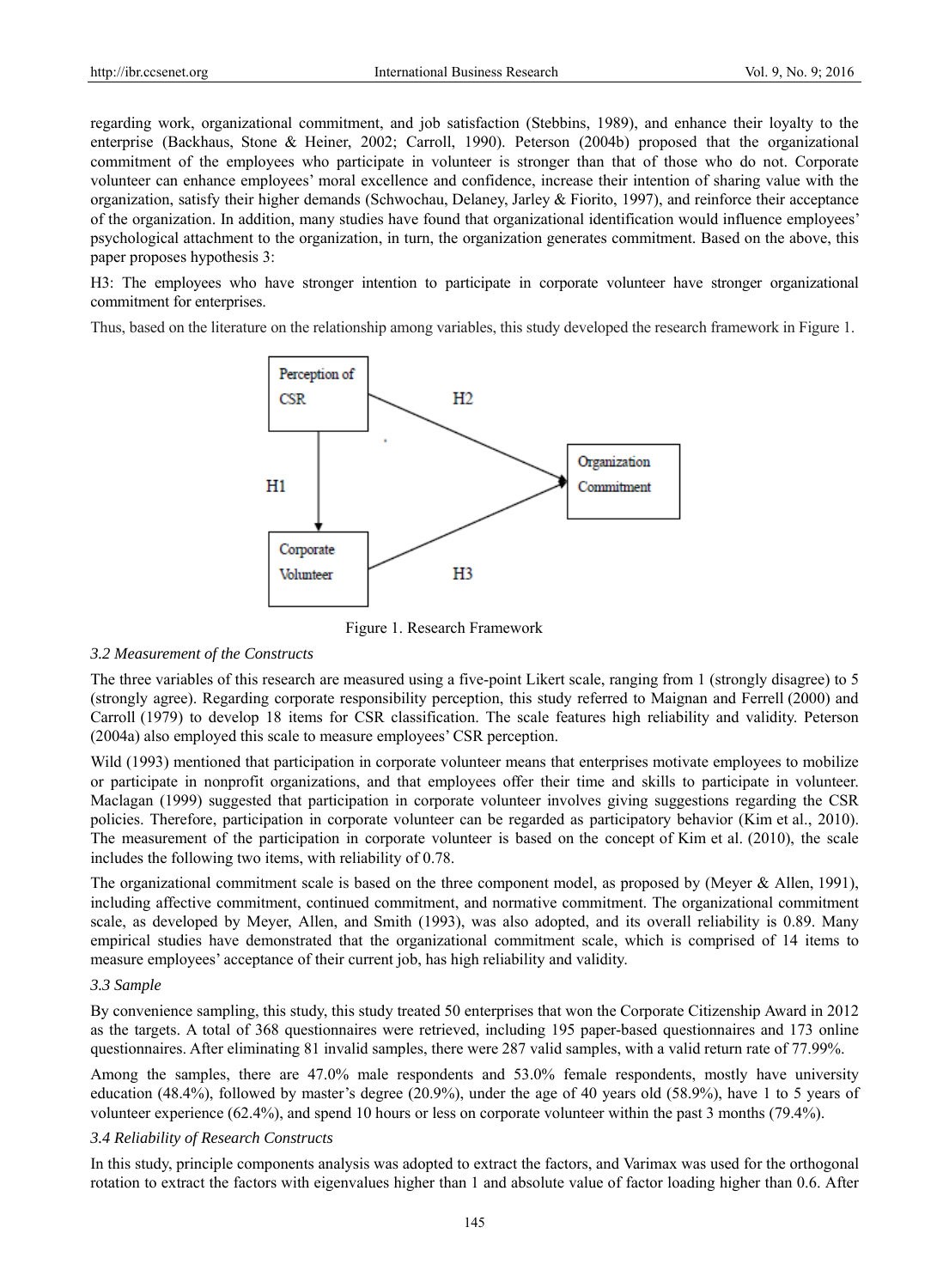factor analysis, three factors were extracted from the corporate responsibility scale, namely (1) legal and moral responsibility, (2) charitable responsibility, and (3) economic responsibility. The cumulative percentage of variance was 69.295%, and Cronbach's alpha of the factors remained between 0.708 and 0.835. There were 5 items regarding the intention to participate in corporate volunteer. One factor was extracted, with a variant explanatory percentage of 74.080% and Cronbach's alpha of 0.912. Three factors were extracted from the organizational commitment scale, namely, (1) affective commitment; (2) continued commitment; (3) normative commitment. The cumulative percentage variance was 77.5444%, while Cronbach's alpha of the factors remained between 0.486 and 0.927.

Table 1. Reliability, Mean and Standard Deviation of Constructs

| Variable               | Construct                                                  | Cronbach's | Mean  | Standard  |
|------------------------|------------------------------------------------------------|------------|-------|-----------|
|                        |                                                            | alpha      |       | deviation |
| Perception of CSR      |                                                            |            | 4.154 | 0.513     |
|                        | Legal<br>and<br>moral<br>responsibility                    | 0.835      | 4.131 | 0.639     |
|                        | Philanthropic<br>responsibility                            | 0.811      | 4.071 | 0.699     |
|                        | Economic responsibility                                    | 0.708      | 4.261 | 0.685     |
| Corporate<br>volunteer | Intention to participate<br>in corporate volunteer<br>work | 0.912      | 3.816 | 0.727     |
| Organizational         |                                                            |            | 3.380 | 0.598     |
| commitment             | Affective commitment                                       | 0.927      | 3.739 | 1.027     |
|                        | Continued commitment                                       | 0.486      | 3.700 | 0.999     |
|                        | Normative commitment                                       | 0.527      | 2.523 | 0.825     |

# **4. Data Analysis and Results**

Table 1 shows the means and standard deviations of the dimensions of this study. The mean of CSR perception is 4.1535; the mean of enterprises' CSR implementation and economic responsibility, as perceived by employees, rank the highest (M=4.2605), followed by the mean of legal and moral responsibility (M=4.1308) and the mean of charitable responsibility (M=4.0711). The mean of the intention to participate in corporate volunteer is 3.8159. The mean of organizational commitment is 3.3803. The mean of affective commitment ranks the highest (M=3.7387), followed by the mean of continued commitment  $(M=3.7003)$ , and the mean of normative commitment  $(M=2.5226)$ .

According to regression analysis, as shown in Table 2, Regression Model 1 shows that, employees' CSR perception has a significant positive effect on their intention to participate in corporate volunteer. In other words, if employees are aware that enterprises emphasize social responsibility, they would be willing to participate in corporate volunteer. Therefore, H1 is valid. Additionally, Regression Model 2 shows that, employees' CSR perception has a significant positive effect on organizational commitment. In other words, if an enterprise has a higher level of CSR implementation, its employees would have stronger organizational commitment. Therefore, H3 is valid. Regression Model 2 also shows that the strategy of motivating participation in corporate volunteer has a significant positive effect on employees' intention to participate in corporate volunteer. In other words, when an enterprise actively makes strategies for motivating employees to participate in corporate volunteer, its employees would have stronger intention to participate in corporate volunteer. Hence, H2 is valid. According to Regression Model 3, employees' intention to participate in corporate volunteer has a significant positive effect on organizational commitment. In other words, employees' participation in corporate volunteer can enhance their organizational commitment to their enterprise. Therefore, H3 is valid. Moreover, this study conducted further discussion on the effects of the three dimensions of employees' CSR perceptions regarding their intention to participate in corporate volunteer. Multiple regression analysis, as shown in Table 3, finds that the implementation level  $(\beta=0.252***)$  of enterprises' charitable responsibility has the greatest effect on their intention to participate in corporate volunteer, followed by legal and moral responsibilities (β=0.230\*\*\*).

|         | Constructs                                                        | Standardized<br>beta | $R^2$ | Adjusted | F-value |
|---------|-------------------------------------------------------------------|----------------------|-------|----------|---------|
| Model 1 | of $CSR \rightarrow$<br>Corporate<br>perception<br>volunteer      | $0.553***$           | 0.306 | 0.303    | 124.719 |
| Model 2 | perception of CSR $\rightarrow$ Organizational<br>commitment      | $0.402***$           | 0.162 | 0.159    | 54.540  |
| Model 3 | $\rightarrow$ Organizational<br>Corporate volunteer<br>commitment | $0.311***$           | 0.097 | 0.094    | 30.363  |

Table 2. Simple Regression Analyses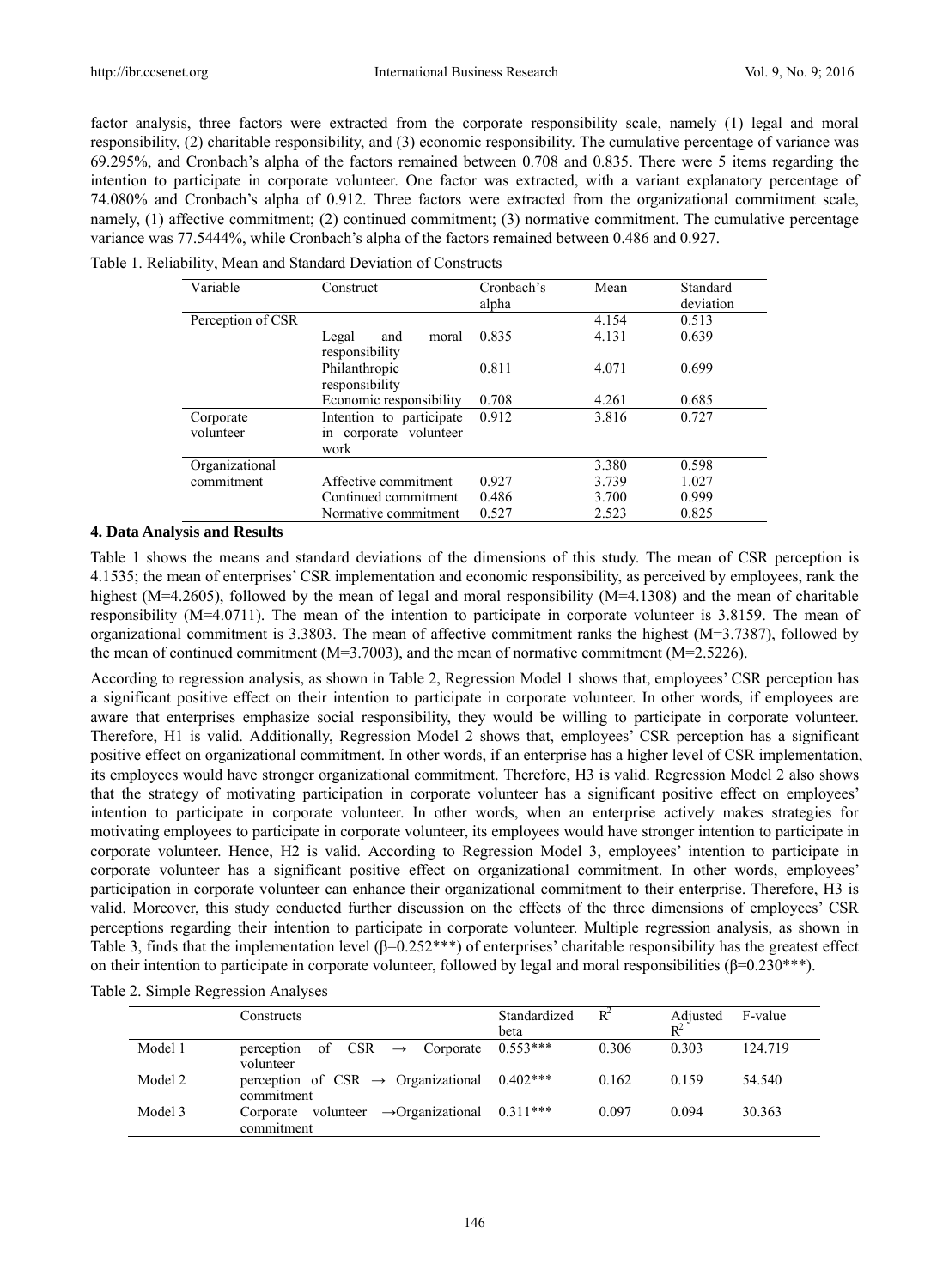|         | Dependent<br>Variables | Independent<br>Variables                  | Standardized beta | $R^2$ | Adjusted $R^2$ | F-value |
|---------|------------------------|-------------------------------------------|-------------------|-------|----------------|---------|
| Model 4 | Corporate<br>volunteer | ethical<br>legal<br>and<br>responsibility | $0.235***$        | 0.366 | 0.359          | 54.407  |
|         |                        | philanthropic<br>responsibility           | $0.406***$        |       |                |         |
|         |                        | economic<br>responsibility                | 0.008             |       |                |         |

## Table 3. Multiple Regression Analysis

## **5. Discussion of Finding**

This study explored the effect of employees' CSR, as brought by the degree to which enterprises perform corporate morality, on employees' intention to participate in corporate volunteer and their organizational commitment. According to the means of the three factors regarding employees' CSR perceptions, employees believe that economic responsibility ranks highest in corporate implementation, followed by legal and moral responsibility, and then charitable responsibility. This indicates that, the CSR that Taiwanese enterprises attach the greatest importance to is reducing cost and pursuing maximum profits, which is followed by relevant legal and moral responsibility (such as offering complete behavioral norms and providing a fair and trustful environment for employees), and by relevant charitable activities. According to the three dimensions of employees' CSR perception in Regression Model 4, charitable responsibility is the most effective in motivating employees to participate in corporate volunteer, followed by legal and moral responsibility, and economic responsibility. However, this study showed that charitable responsibility ranks the lowest among the three dimensions regarding employees' CSR perception  $(M=4.0711)$ . Hence, this study argued that enterprises should give priority to non-economic CSR aspects in performing activities of CSR. This result also fills the gap left by previous literature, discussions regarding the antecedent variables that influence employees' intention to participate in corporate volunteer.

This study found that CSR perception has a significant positive effect on employees' intention to participate in corporate volunteer and organizational commitment. In the implementation of CSR, most enterprises would consider external interested parties. Therefore, employees would develop perception according to the remarks of external interested parties on the CRS of enterprises. More importantly, employees' subjective perception of and remarks on the CRS of enterprises also play a key role. If employees know that the enterprises they work for have social responsibility, they would be more willing to participate in corporate volunteer, and thus, enhance their organizational commitment. Moreover, if employees have stronger intention to participate in corporate volunteer, they can satisfy higher-level psychological demands and achieve profound self-exploration by participating in corporate volunteer and would even have stronger organizational commitment. This result is consistent with (Schwochau, Delaney, Jarley & Fiorito, 1997) and (Smidts, Pruyn, Th & Riel, 2001), and demonstrates that there is a positive relationship between participation in corporate volunteer and organizational identification.

This study found that the effects of employees' CSR perception on organizational commitment were stronger than employees' participation in corporate volunteer. If enterprises expect stronger organizational commitment from employees, they should pay more attention to the communication related to social responsibility in the companies and show employees that they are striving to take social responsibility.

#### **6. Conclusions and Implications**

According to the results of this study, enhancing employees' CSR perception and corporate volunteer responsibility can strengthen their organizational commitment. Hence, in the practice and popularization of the principles of social responsibility, enterprises should not only provide information for such external interested parties as consumers, investors, suppliers, the public and communities but also offer positive CSR-related information to employees in an effective way. Only by doing this can they create more benefits in the organization and further improve organizational performance.

In addition, this study also found that corporate volunteer is an effective policy to link external stakeholders with internal stakeholders (employees) in terms of CSR. If enterprises perform well in this aspect, they would win positive remarks from external stakeholders and influence internal stakeholders (employees). As a result, employees are more likely to be attracted by enterprises' respectful characteristics, perform as expected by the enterprises, are more willing to participate in corporate volunteer, have higher employees' organizational commitment, thus creating win-win outcome among enterprises, employees, and nonprofit organizations.

As for the research limitation, as the questionnaires of this study include both online and paper-based questionnaires, they were not personally distributed; instead, distribution was assisted by relevant corporate volunteer work departments. Moreover, the characteristics of the demographic statistical variables regarding the respondents were limited due to the varied characteristics of the enterprises. Thirdly, all variables in this study were self-evaluated by the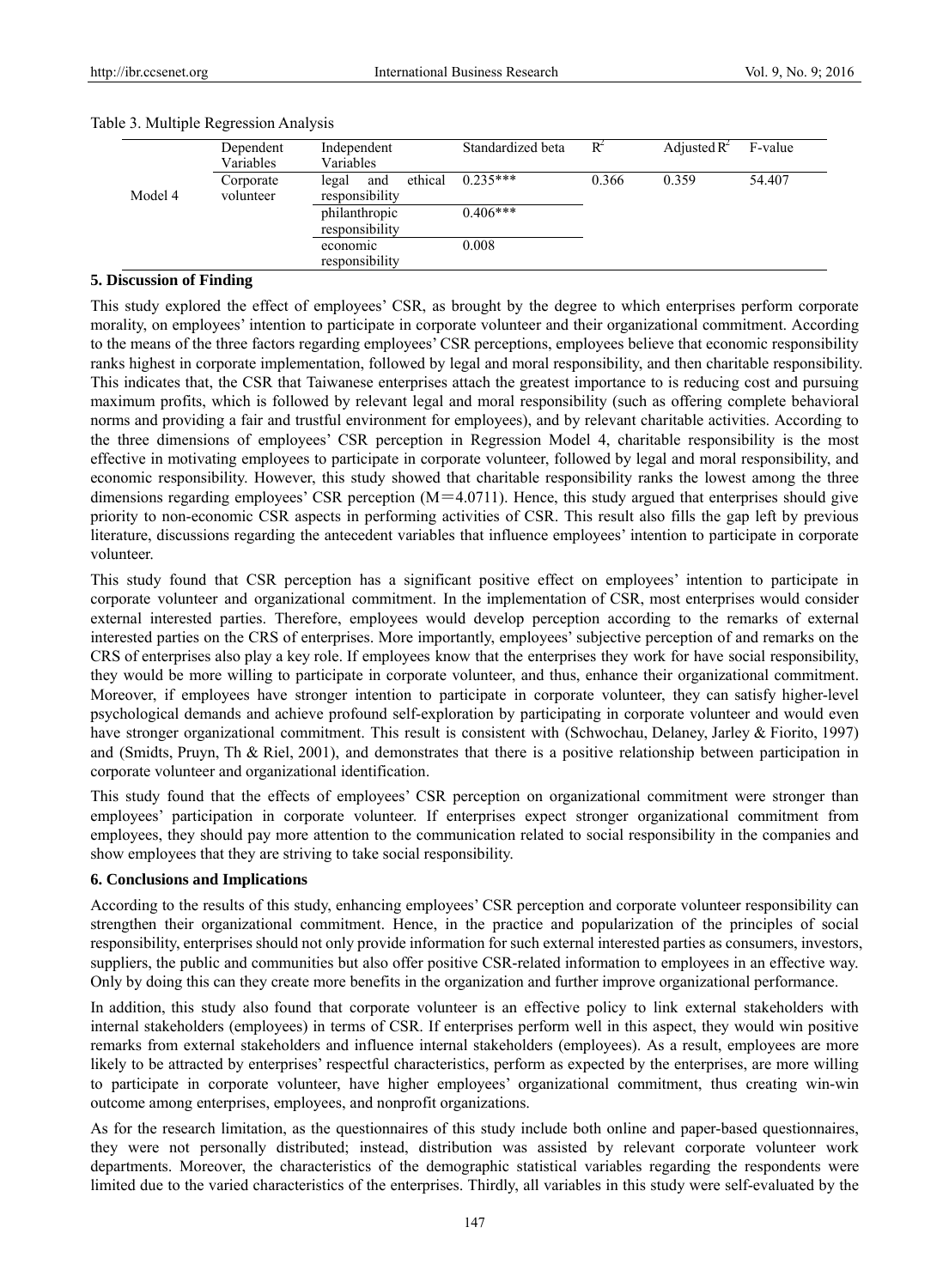respondents, thus, there may be common method variance, which affect the descriptions of the actual situations. It is suggested that future studies should adopt the information source separation method to divide variable information areas into different collection sources and pair them to form a complete questionnaire according to research focuses after the retrieval. An alternative is to use relevant information in the organization, including the records about employees' participation in volunteer, so as to avoid common method variance.

#### **Acknowledgements**

The author would like to acknowledge the financial support (NSC 102-2410-H-468-028-) from the Ministry of Science and Technology of Taiwan.

## **References**

- Allen, N. J., & Grisaffe, D. B. (2001). Employee Commitment to the Organization and Customer Reactions Mapping the Linkages. *Human Resource management Review, 11*(3), 209-236. http://dx.doi.org/10.1016/S1053-4822(00)00049-8
- Backhaus, K. B., Stone, B. A., & Heiner, K. (2002). Exploring the relationship between corporate social performance and employer attractiveness. *Business & Society, 41,* 292–318. http://dx.doi.org/10.1177/0007650302041003003
- Bartels, J., Pruyn, A., Jong, M., & Joustra, I. (2007). Multiple organizational identification levels and the impact of perceived external prestige and communication climate. *Journal of Organizational Behavior, 28*(2), 173-190. http://dx.doi.org/10.1002/job.420
- Boateng, J. V. (2003). *Enhancing business-community relations*: corporate responsibility movement case study. www.new-academy.ac.uk
- Bowen, H. R. (1953). *Social responsibility of the businessman*, New York: Harper & Row.
- Carroll, A. B. (1979). A three-dimensional conceptual model of corporate performance. *Academy of Management Review, 4*(4), 497-505.
- Carroll, P. B. (1990). Chivas regal report on working Americans: emerging values for the 1990s. *Wall Street Journal* (August 10), B6.
- Caudron, S. (1994). Volunteer efforts offer low-cost training options. *Personnel Journal, 73,* 38-44.
- Chang, Y. C. (2011). *The influence of perceived corporate social responsibility and voluntary participation on employees' organizational citizenship behavior* (Unpublished master dissertation). National Chengchi University, Taiwan.
- Cihlar, C. (2004). *The State of Knowledge Surrounding Employee Volunteer in the Unite State*, Washington, D. C., Points of Light Foundation.
- Davis, K. (1973). The case for and against business assumption of social responsibility. *Academy of Management Journal, 16,* 312. http://dx.doi.org/10.2307/255331
- Dutton, J. E., Dukerich, J. M., & Harquail, C. V. (1994). Organizational images and member identification. *Administrative science Quarterly, 39*(2), 239-263. http://dx.doi.org/10.2307/2393235
- Ferrell, O., Gonzalez-Padron, T. L., Hult, G. T. M., & Maignan, I. (2010). From market orientation to stakeholder orientation. *Journal of Public Policy & Marketing, 29*(1), 93-96. http://dx.doi.org/10.1509/jppm.29.1.93
- Friedman, M. (1970). The social responsibility of business is to increase its profits, *New York Times Magazine, 13,*  122-126.
- Gilly, M. C., & Wolfinbarger, M. (1998). Advertising's internal audience. *Journal of Marketing, 62*(1), 69-88. http://dx.doi.org/10.2307/1251804
- Guzley, R. M. (1992). Organizational climate and communication climate: predictors of commitment to the organization. *Management Communication Quarterly, 5*(4), 379–402. http://dx.doi.org/10.1177/0893318992005004001
- Hunt, S. D., Wood, V. R., & Chonko, L. B. (1989). Corporate ethical values and organizational commitment in marketing. *Journal of Marketing, 53,* 79-90. http://dx.doi.org/10.2307/1251344
- Jaros, S. J. (1997). An assessment of Meyer and Allen's (1991) three-component model of organizational commitment and turnover intentions. *Journal of Vocational Behavior*, *51*, 319-337. http://dx.doi.org/10.1006/jvbe.1995.1553
- Kim, H. R., Lee, M., Lee, H. T., & Kim, N. M. (2010). Corporate social responsibility and employee–company identification. *Journal of Business Ethics, 95*(4), 557-569. http://dx.doi.org/10.1007/s10551-010-0440-2
- Larson, B. V., Flaherty, K. E., Zablah, A. R., Brown, T. J., & Wiener, J. L. (2008). Linking cause-related marketing to sales force responses and performance in a direct selling context. *Journal of Academic Marketing Science, 36,*  271-277. http://dx.doi.org/10.1007/s11747-007-0056-y